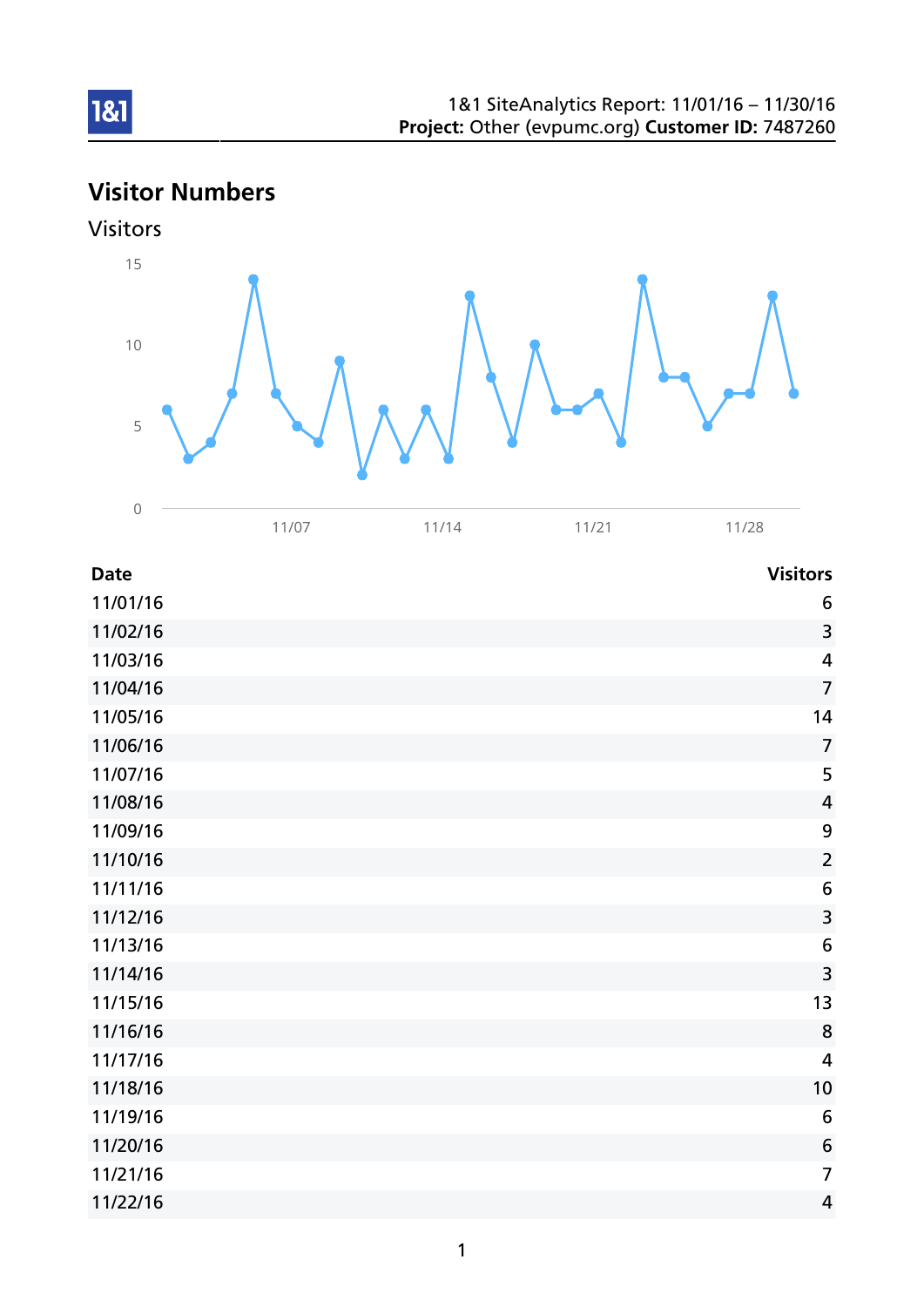| 1&1 SiteAnalytics Report: 11/01/16 - 11/30/16    |  |
|--------------------------------------------------|--|
| Project: Other (evpumc.org) Customer ID: 7487260 |  |

| <b>Date</b>  | <b>Visitors</b> |
|--------------|-----------------|
| 11/23/16     | 14              |
| 11/24/16     | 8               |
| 11/25/16     | 8               |
| 11/26/16     | 5               |
| 11/27/16     | $\overline{7}$  |
| 11/28/16     | $\overline{7}$  |
| 11/29/16     | 13              |
| 11/30/16     | $\overline{7}$  |
| <b>Total</b> | 206             |

Sessions



| $\cap$<br>◡ |                                       |                                |        |
|-------------|---------------------------------------|--------------------------------|--------|
|             | $\overline{1}$<br>$\overline{\Delta}$ | $\cdot$ $\cdot$ $\sim$ $\cdot$ | ب کے ب |

| <b>Date</b> | <b>Sessions</b> |
|-------------|-----------------|
| 11/01/16    | 6               |
| 11/02/16    | 3               |
| 11/03/16    | 4               |
| 11/04/16    | $\overline{7}$  |
| 11/05/16    | 14              |
| 11/06/16    | $\overline{7}$  |
| 11/07/16    | 5               |
| 11/08/16    | $\overline{a}$  |
| 11/09/16    | 9               |
| 11/10/16    | $\overline{2}$  |
| 11/11/16    | $6\phantom{1}6$ |
| 11/12/16    | 3               |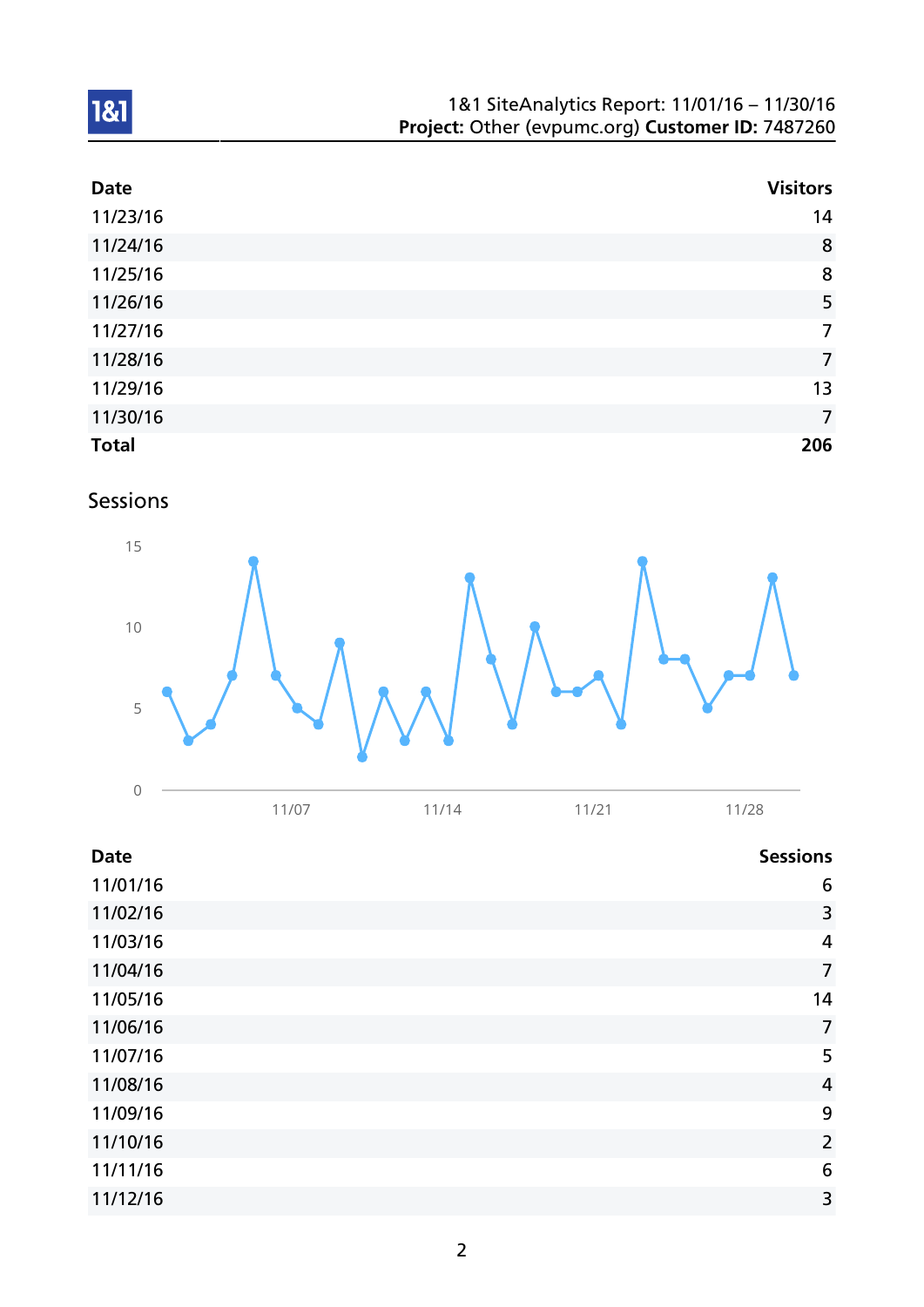#### 1&1 SiteAnalytics Report: 11/01/16 – 11/30/16 Project: Other (evpumc.org) Customer ID: 7487260

| <b>Date</b>  | <b>Sessions</b> |
|--------------|-----------------|
| 11/13/16     | 6               |
| 11/14/16     | 3               |
| 11/15/16     | 13              |
| 11/16/16     | 8               |
| 11/17/16     | $\overline{4}$  |
| 11/18/16     | 10              |
| 11/19/16     | $6\,$           |
| 11/20/16     | $\bf 6$         |
| 11/21/16     | $\overline{7}$  |
| 11/22/16     | $\overline{4}$  |
| 11/23/16     | 14              |
| 11/24/16     | 8               |
| 11/25/16     | 8               |
| 11/26/16     | 5               |
| 11/27/16     | $\overline{7}$  |
| 11/28/16     | $\overline{7}$  |
| 11/29/16     | 13              |
| 11/30/16     | $\overline{7}$  |
| <b>Total</b> | 206             |

## Search Engine Robots

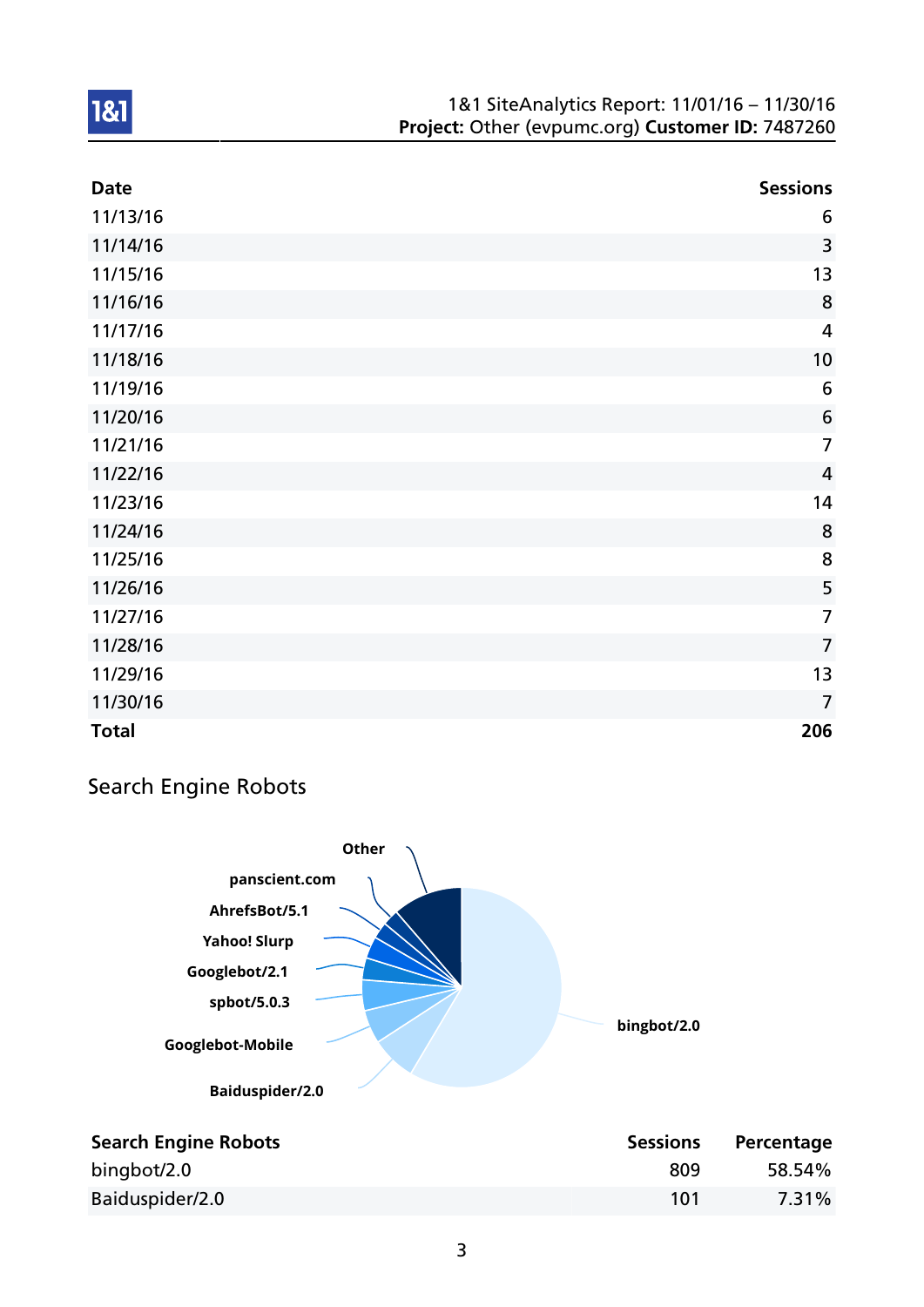#### 1&1 SiteAnalytics Report: 11/01/16 – 11/30/16 Project: Other (evpumc.org) Customer ID: 7487260

| <b>Search Engine Robots</b>   | <b>Sessions</b> | Percentage |
|-------------------------------|-----------------|------------|
| Googlebot-Mobile              | 75              | 5.43%      |
| spbot/5.0.3                   | 69              | 4.99%      |
| Googlebot/2.1                 | 49              | 3.55%      |
| Yahoo! Slurp                  | 49              | 3.55%      |
| AhrefsBot/5.1                 | 37              | 2.68%      |
| panscient.com                 | 36              | 2.60%      |
| <b>SEOkicks-Robot</b>         | 24              | 1.74%      |
| MegaIndex.ru/2.0              | 23              | 1.66%      |
| YandexBot/3.0                 | 17              | 1.23%      |
| BLEXBot/1.0                   | 14              | 1.01%      |
| ips-agent                     | 11              | 0.80%      |
| archive.org_bot               | 10              | 0.72%      |
| SeznamBot/3.2                 | 8               | 0.58%      |
| msnbot-media/1.1              | 8               | 0.58%      |
| Exabot/3.0                    | 7               | 0.51%      |
| <b>Contacts Crawler</b>       | 6               | 0.43%      |
| Sogou web spider/4.0          | 5               | 0.36%      |
| WikiDo/1.1                    | 5               | 0.36%      |
| Aboundexbot/0.3               | 4               | 0.29%      |
| Mnogosearch-3.1.21            | 3               | 0.22%      |
| SalesIntelligent              | 3               | 0.22%      |
| DowntimeDetector/1.0          | $\overline{2}$  | 0.14%      |
| SurveyBot/2.3                 | $\overline{2}$  | 0.14%      |
| CheckMarkNetwork/1.0          | 1               | 0.07%      |
| CrazyWebCrawler-Spider 0.9.10 | 1               | 0.07%      |
| DuckDuckGo-Favicons-Bot/1.0   | 1               | 0.07%      |
| Grammarly/1.0                 | 1               | $0.07\%$   |
| vebidoobot                    | 1               | 0.07%      |
| <b>Total</b>                  | 1,382           | 100.00%    |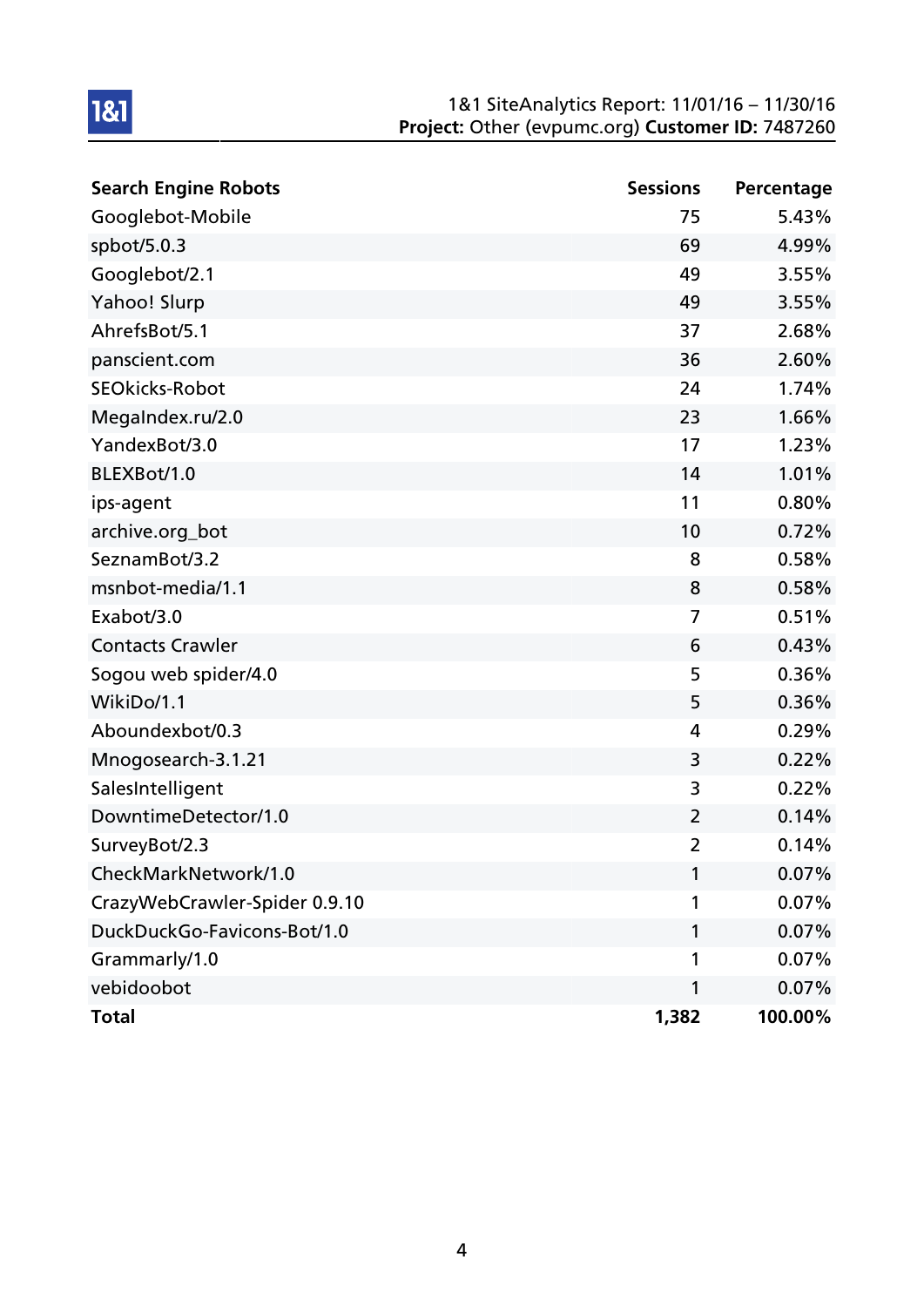# Page Analysis Most Frequently Visited Pages



| <b>Pages</b>             | <b>Sessions</b> | Percentage |
|--------------------------|-----------------|------------|
| /Default.htm             | 214             | 58.95%     |
| /Announce.htm            | 14              | 3.86%      |
| /Calendar.htm            | 13              | 3.58%      |
| /NewsLetterIdx.htm       | 12              | 3.31%      |
| /Sermons.htm             | 12              | 3.31%      |
| /Elim.htm                | 10              | 2.75%      |
| /Stats.htm               | 9               | 2.48%      |
| /St_Johns.htm            | 8               | 2.20%      |
| /web_links.htm           | $\overline{7}$  | 1.93%      |
| /Believe.htm             | 6               | 1.65%      |
| /CalendarOld.htm         | 6               | 1.65%      |
| /M-Statement.htm         | 6               | 1.65%      |
| <b>Morship.htm</b>       | 6               | 1.65%      |
| /Elim-HISTORY.htm        | 5               | 1.38%      |
| /Elim_M-Statement.htm    | 5               | 1.38%      |
| /StJohns_M-Statement.htm | 5               | 1.38%      |
| /St_Johns-HISTORY.htm    | 5               | 1.38%      |
| /missions.htm            | 5               | 1.38%      |
| /valley_views1113.htm    | 5               | 1.38%      |
| /valley_views0813.htm    | 3               | 0.83%      |
| /valley_views0913.htm    | 3               | 0.83%      |
| /valley_views1013.htm    | 3               | 0.83%      |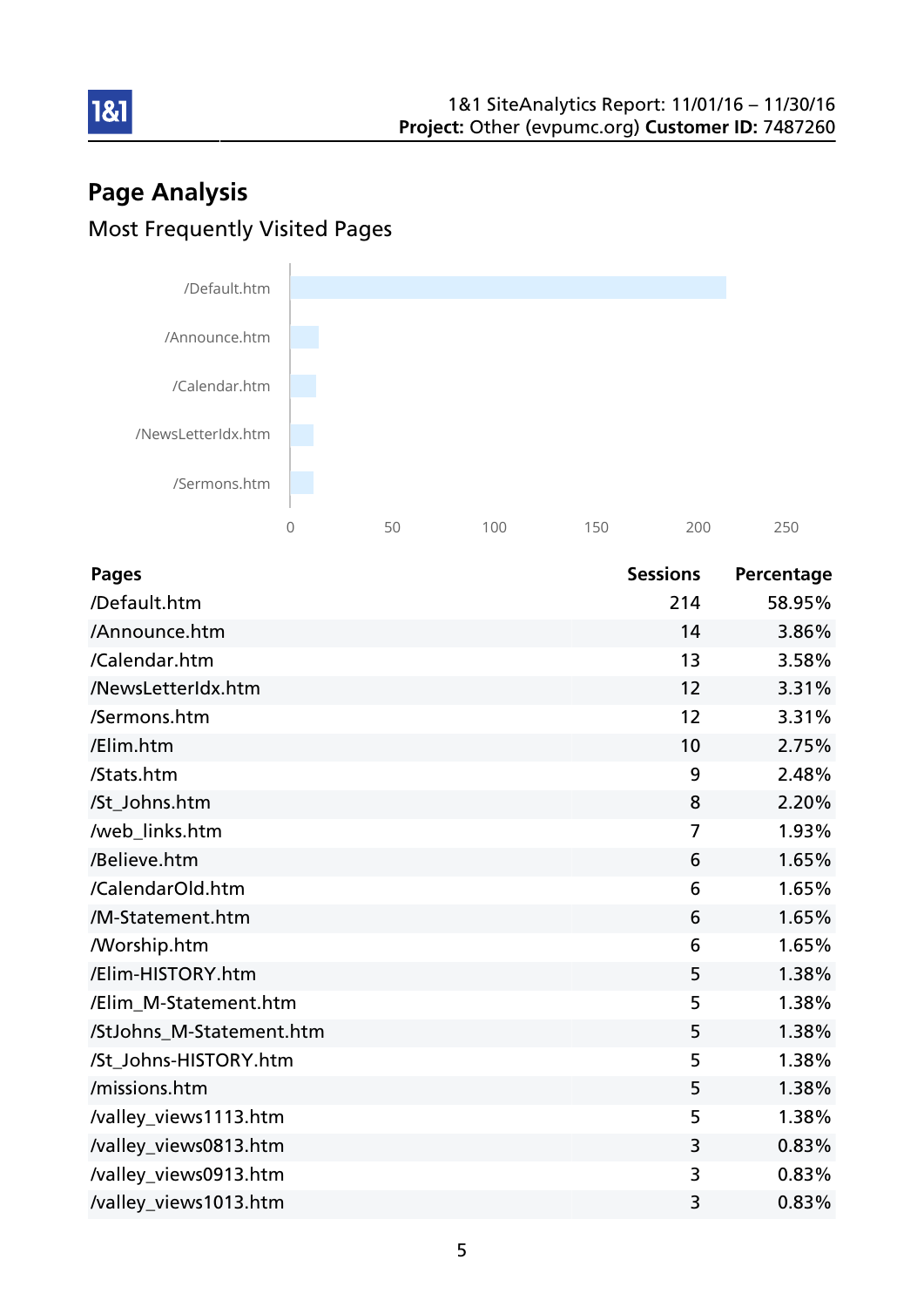| Pages          |     | Sessions Percentage |
|----------------|-----|---------------------|
| /Bulletins.htm |     | $0.28\%$            |
| <b>Total</b>   | 363 | 100.00%             |

## Keywords

1&1



| <b>Keywords</b>                   | <b>Sessions</b> |
|-----------------------------------|-----------------|
| Elimsport united Methodist church |                 |
| elimsport united methodist church |                 |
| evpumc.org                        |                 |

## Referring Pages



| <b>Pages</b>             | <b>Sessions</b> |
|--------------------------|-----------------|
| https://www.google.com/  |                 |
| http://pizza-tycoon.com/ |                 |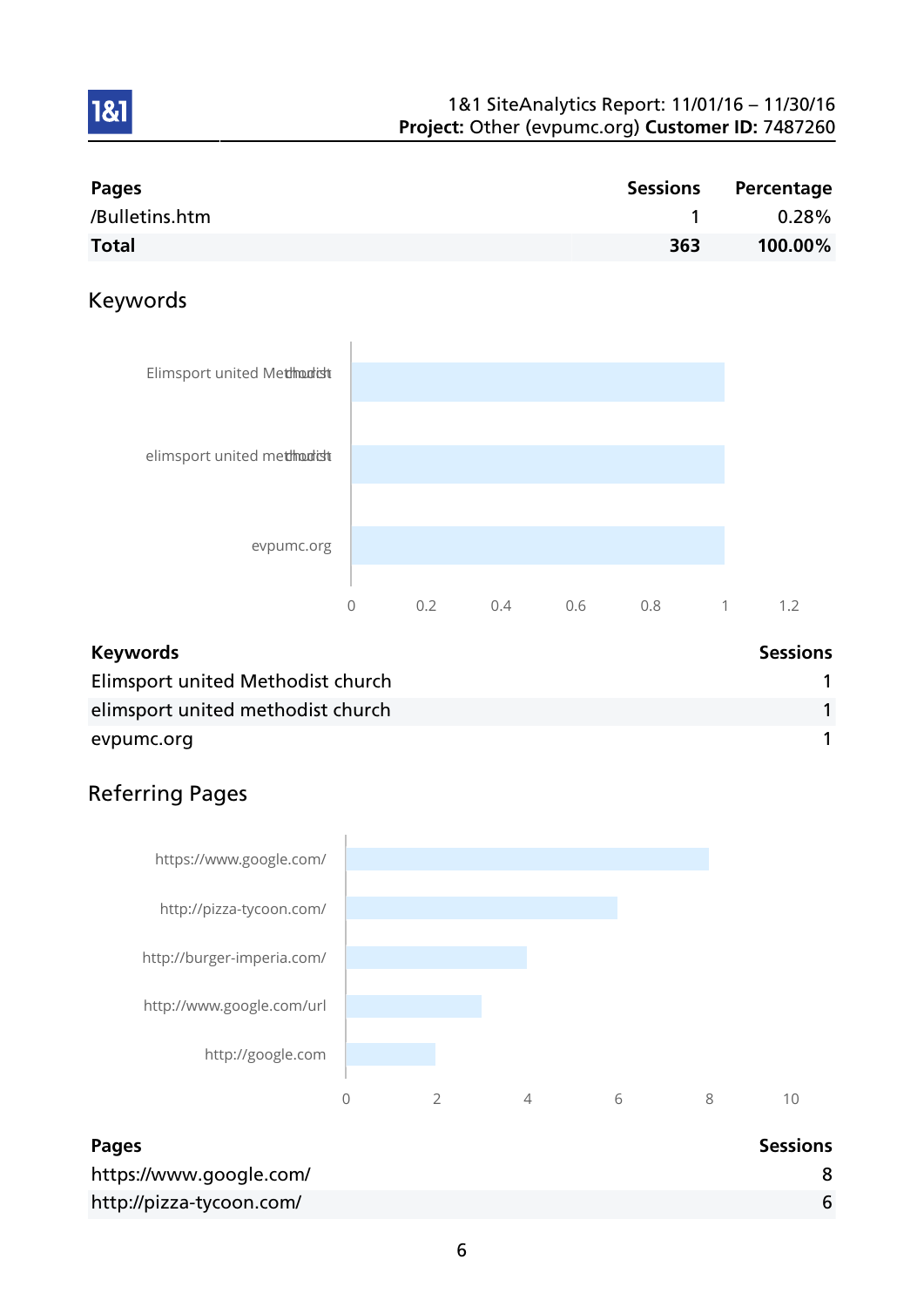

| <b>Pages</b>                                                                                                                                                                                                                      | <b>Sessions</b> |
|-----------------------------------------------------------------------------------------------------------------------------------------------------------------------------------------------------------------------------------|-----------------|
| http://burger-imperia.com/                                                                                                                                                                                                        | 4               |
| http://www.google.com/url                                                                                                                                                                                                         | 3               |
| http://google.com                                                                                                                                                                                                                 | 2               |
| http://www.bing.com/search                                                                                                                                                                                                        | 2               |
| http://www.dmoz.org                                                                                                                                                                                                               | 2               |
| http://www.susumc.org/index.php/lewisburg                                                                                                                                                                                         | 2               |
| evpumc.org                                                                                                                                                                                                                        |                 |
| http://r.search.yahoo.com/_ylt=AwrBT4Hm8xlY3dUAaUHBGOd_;_ylu=<br>X3oDMTBybGY3bmpvBGNvbG8DYmYxBHBvcwMyBHZ0aWQDBHNIYw<br>Nzcg--/RV=2/RE=1478124647/RO=10/RU=http://evpumc.org/Calendar.h<br>tm/RK=0/RS=j0oPNLuGvtBS1WXBzGxxhie2Mv0- | 1               |
| http://www.timer4web.com/domain/evpumc.org                                                                                                                                                                                        |                 |
| http://ya.ru/                                                                                                                                                                                                                     |                 |
| https://www.bing.com/                                                                                                                                                                                                             | 1               |
| https://www.google.com.ph/                                                                                                                                                                                                        |                 |

## Browsers & Systems

Browsers



| <b>Browsers</b> | <b>Sessions</b> | Percentage |
|-----------------|-----------------|------------|
| Chrome          | 84              | 40.78%     |
| Firefox         | 54              | 26.21%     |
| IE              | 19              | 9.22%      |
| Opera           | 12              | 5.83%      |
| Safari          | 5               | 2.43%      |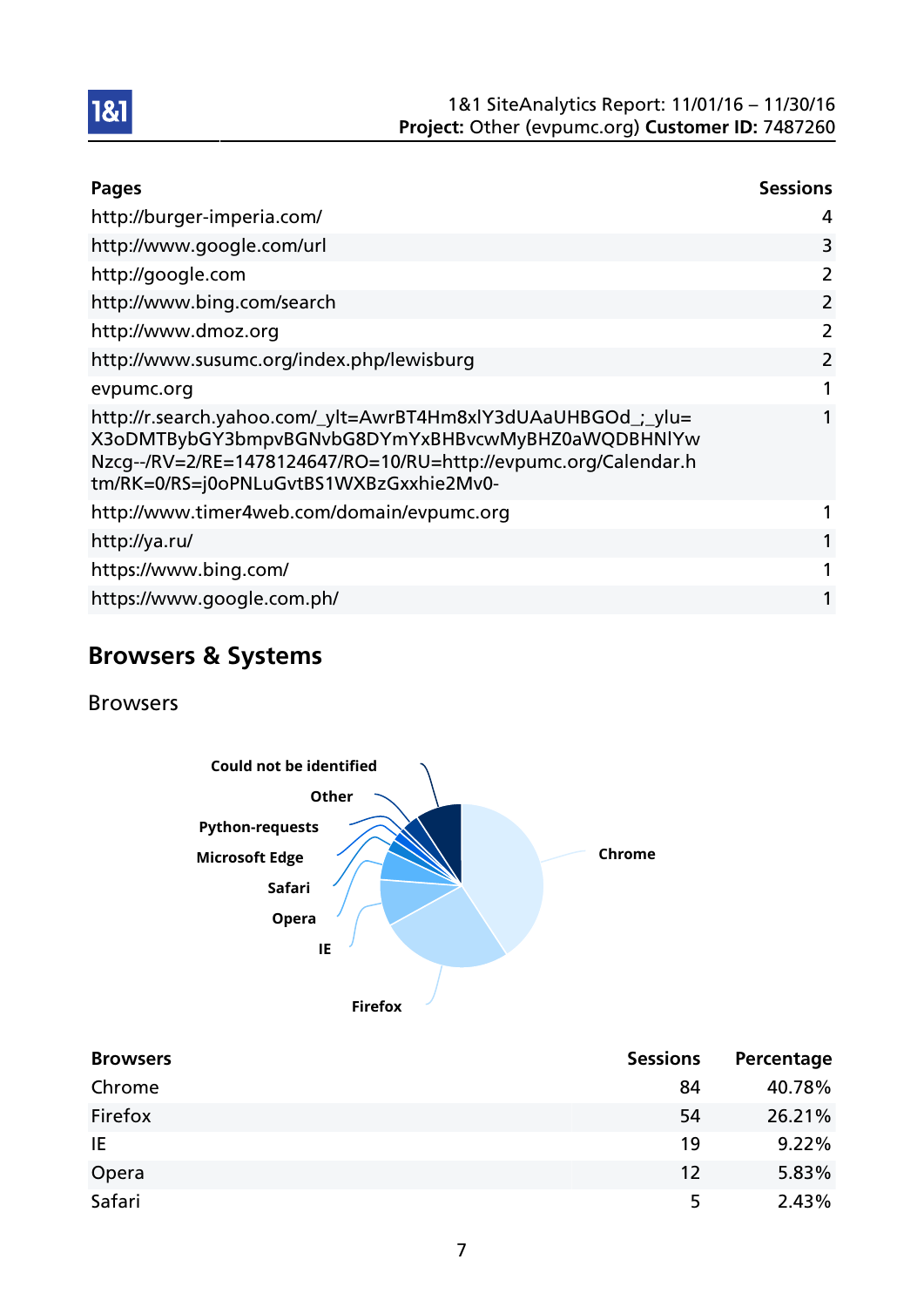#### 1&1 SiteAnalytics Report: 11/01/16 – 11/30/16 Project: Other (evpumc.org) Customer ID: 7487260

| <b>Browsers</b>         | <b>Sessions</b> | Percentage |
|-------------------------|-----------------|------------|
| Microsoft Edge          | $\overline{4}$  | 1.94%      |
| Python-requests         | $\overline{2}$  | 0.97%      |
| Python-urllib           | $\overline{2}$  | 0.97%      |
| Android browser         | 1               | 0.49%      |
| <b>Chrome Mobile</b>    | 1               | 0.49%      |
| Lynx                    | 1               | 0.49%      |
| Safari mobile           | 1               | 0.49%      |
| <b>Samsung Browser</b>  | 1               | 0.49%      |
| Could not be identified | 19              | 9.22%      |
| <b>Total</b>            | 206             | 100.00%    |

## Operating Systems



| <b>Operating Systems</b> | <b>Sessions</b> | Percentage |
|--------------------------|-----------------|------------|
| Windows                  | 139             | 67.48%     |
| Linux                    | 21              | 10.19%     |
| OS X                     | 19              | 9.22%      |
| Android                  | 2               | 0.97%      |
| Chrome OS                | $\overline{2}$  | 0.97%      |
| iOS                      | 2               | 0.97%      |
| Could not be identified  | 21              | 10.19%     |
| <b>Total</b>             | 206             | 100.00%    |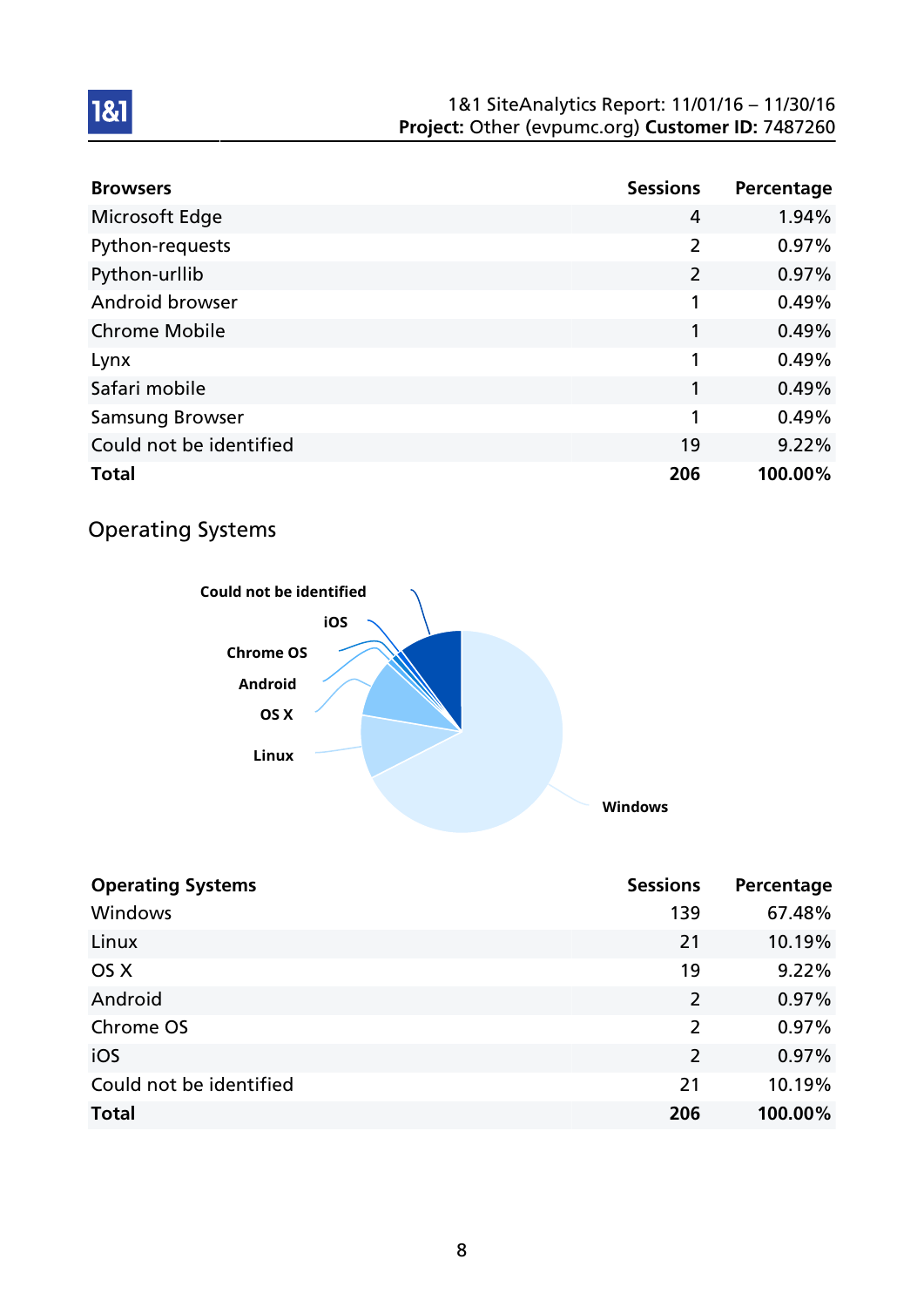# Visitor Locations

| Countries                   |                 |            |
|-----------------------------|-----------------|------------|
| <b>Countries</b>            | <b>Sessions</b> | Percentage |
| <b>United States</b>        | 106             | 51.46%     |
| Germany                     | 13              | 6.31%      |
| Ukraine                     | 13              | 6.31%      |
| France                      | 10              | 4.85%      |
| Netherlands                 | 6               | 2.91%      |
| <b>Russia</b>               | 6               | 2.91%      |
| Canada                      | 4               | 1.94%      |
| <b>United Kingdom</b>       | $\overline{4}$  | 1.94%      |
| <b>Brazil</b>               | 3               | 1.46%      |
| Romania                     | 3               | 1.46%      |
| Switzerland                 | $\overline{2}$  | 0.97%      |
| <b>Czech Republic</b>       | $\overline{2}$  | 0.97%      |
| India                       | $\overline{2}$  | 0.97%      |
| Lithuania                   | $\overline{2}$  | 0.97%      |
| Norway                      | $\overline{2}$  | 0.97%      |
| Philippines                 | $\overline{2}$  | 0.97%      |
| <b>United Arab Emirates</b> | 1               | 0.49%      |
| Austria                     | 1               | 0.49%      |
| <b>Bulgaria</b>             | 1               | 0.49%      |
| <b>Denmark</b>              | 1               | 0.49%      |
| Ireland                     | 1               | 0.49%      |
| Iceland                     | 1               | 0.49%      |
| Japan                       | 1               | 0.49%      |
| Montenegro                  | 1               | 0.49%      |
| Poland                      | 1               | 0.49%      |
| Sweden                      | 1               | 0.49%      |
| South Africa                | 1               | 0.49%      |
| Could not be identified     | 15              | 7.28%      |
| <b>Total</b>                | 206             | 100.00%    |
| Continents                  |                 |            |
| <b>Continents</b>           | <b>Sessions</b> | Percentage |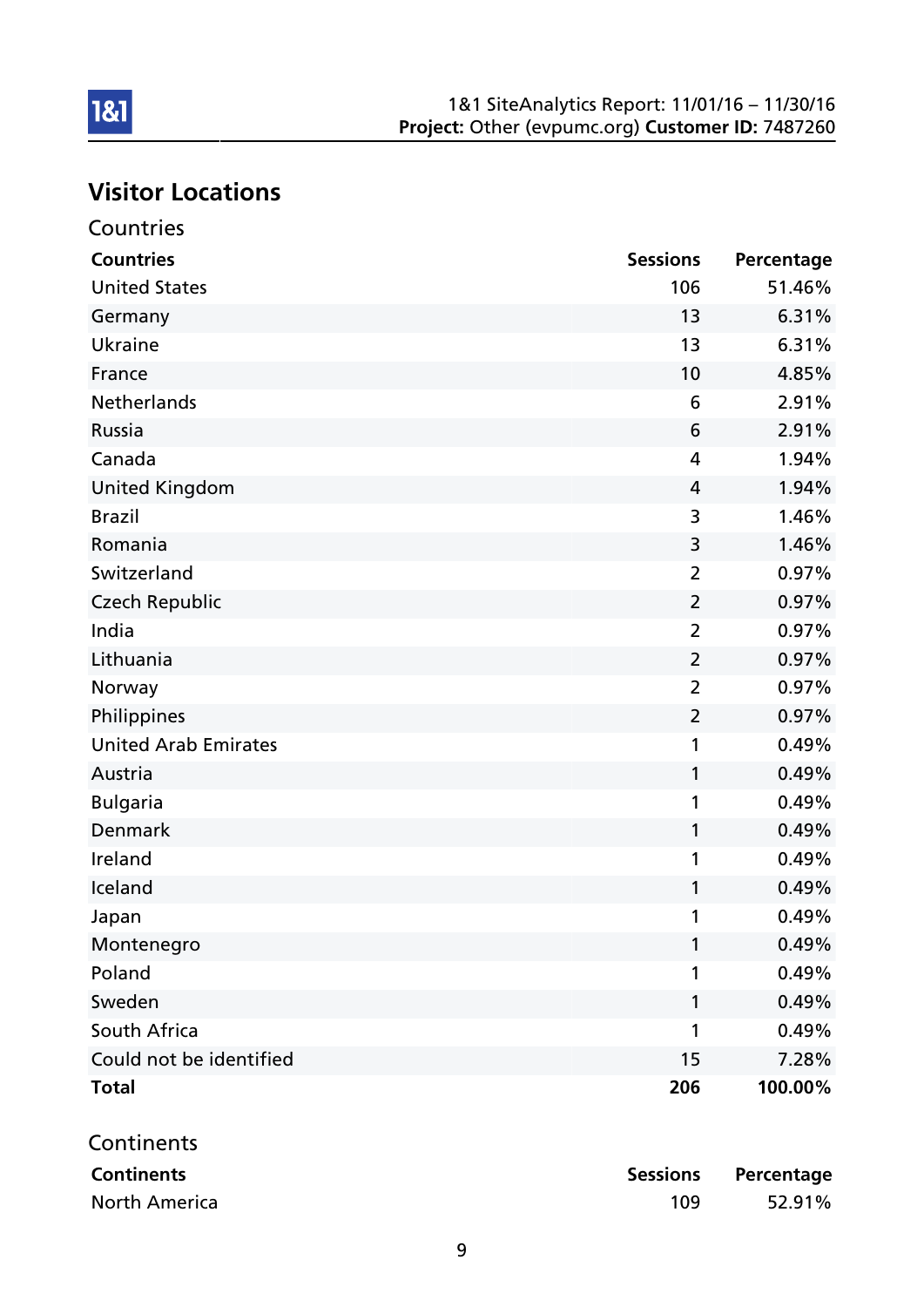| <b>Continents</b>       | <b>Sessions</b> | Percentage |
|-------------------------|-----------------|------------|
| Europe                  | 71              | 34.47%     |
| Asia                    | 6               | 2.91%      |
| South America           | 3               | 1.46%      |
| Africa                  |                 | 0.49%      |
| Could not be identified | 16              | 7.77%      |
| <b>Total</b>            | 206             | 100.00%    |

## Information about the evaluations

## Visitors

1&1

This evaluation shows how many visitors accessed your website. Visitors are uniquely identified on the basis of the IP address and the browser ID. If a visitor goes to your website more than once a day, only one visitor is counted.

## Sessions

This evaluation shows the number of sessions. A session starts when a visitor accesses your website and ends when he or she leaves it. A session ends automatically after 30 minutes without activity. If a visitor goes to your website more than once a day, multiple sessions are counted.

## Search Engine Robots

This evaluation shows which search engine robots have accessed the pages of your website. Search engine robots automatically search the content of websites in order to keep search engine entries up to date.

## Most Frequently Visited Pages

This evaluation shows which pages of your website were visited most often.

## Keywords

This evaluations shows the keywords with which your website was most commonly found in search engines.

## Referring Pages

This evaluation shows the websites from which visitors were transferred to your website.